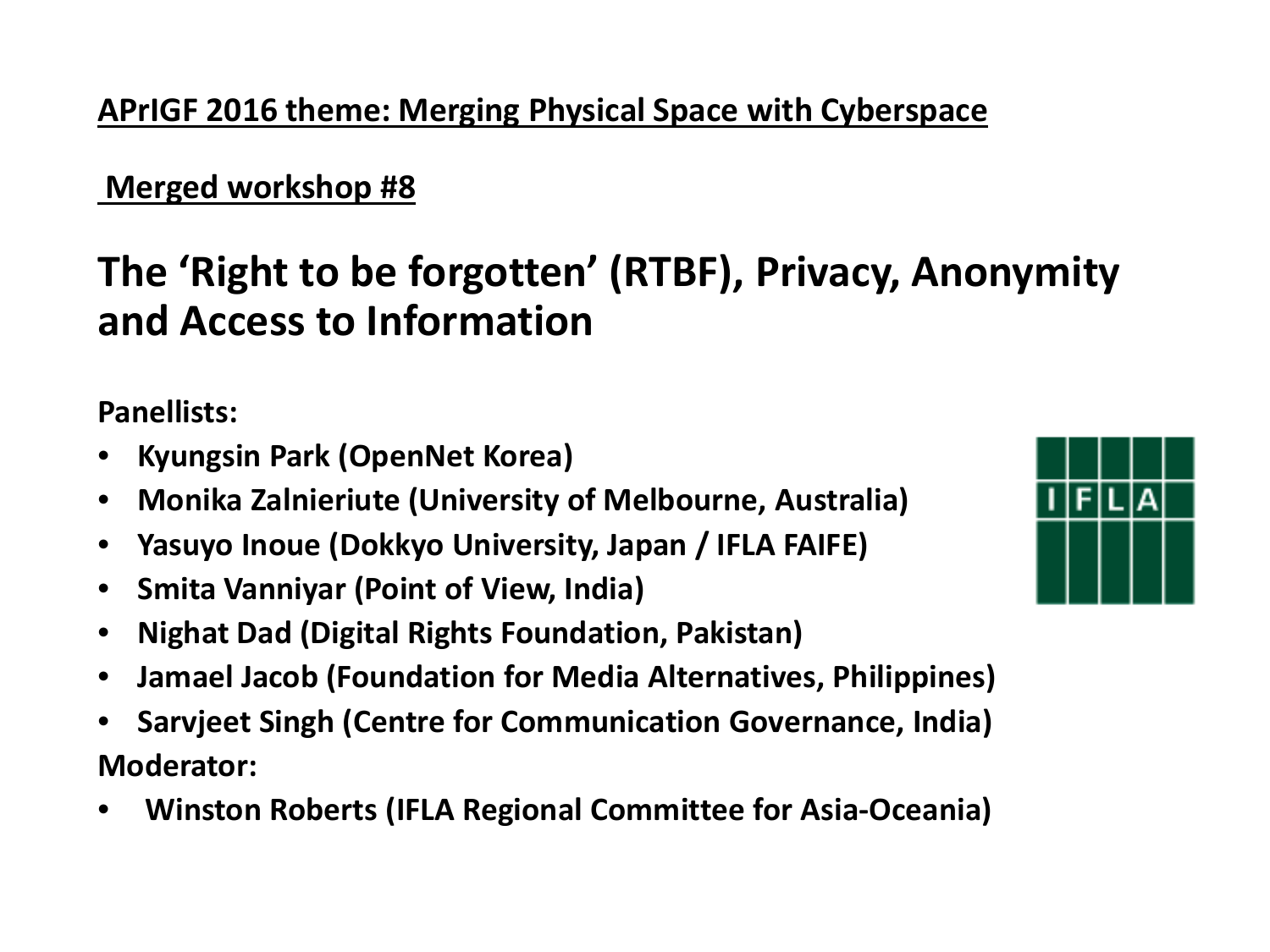## **Some themes and questions**

- **Access to information: progress from WSIS Action Line #3 to SDG #4: education & skills, literacy & numeracy**
- **Sustainable development requires equal access to economic resources**
- **Physical spaces? Schools & libraries**
- **Human rights – affirming the UNDHR**
- **Freedom of information & expression**
- **Privacy & 'publicness', can there be a 'right to be forgotten'?**
- **Non-discrimination – SDG #5: gender equality**